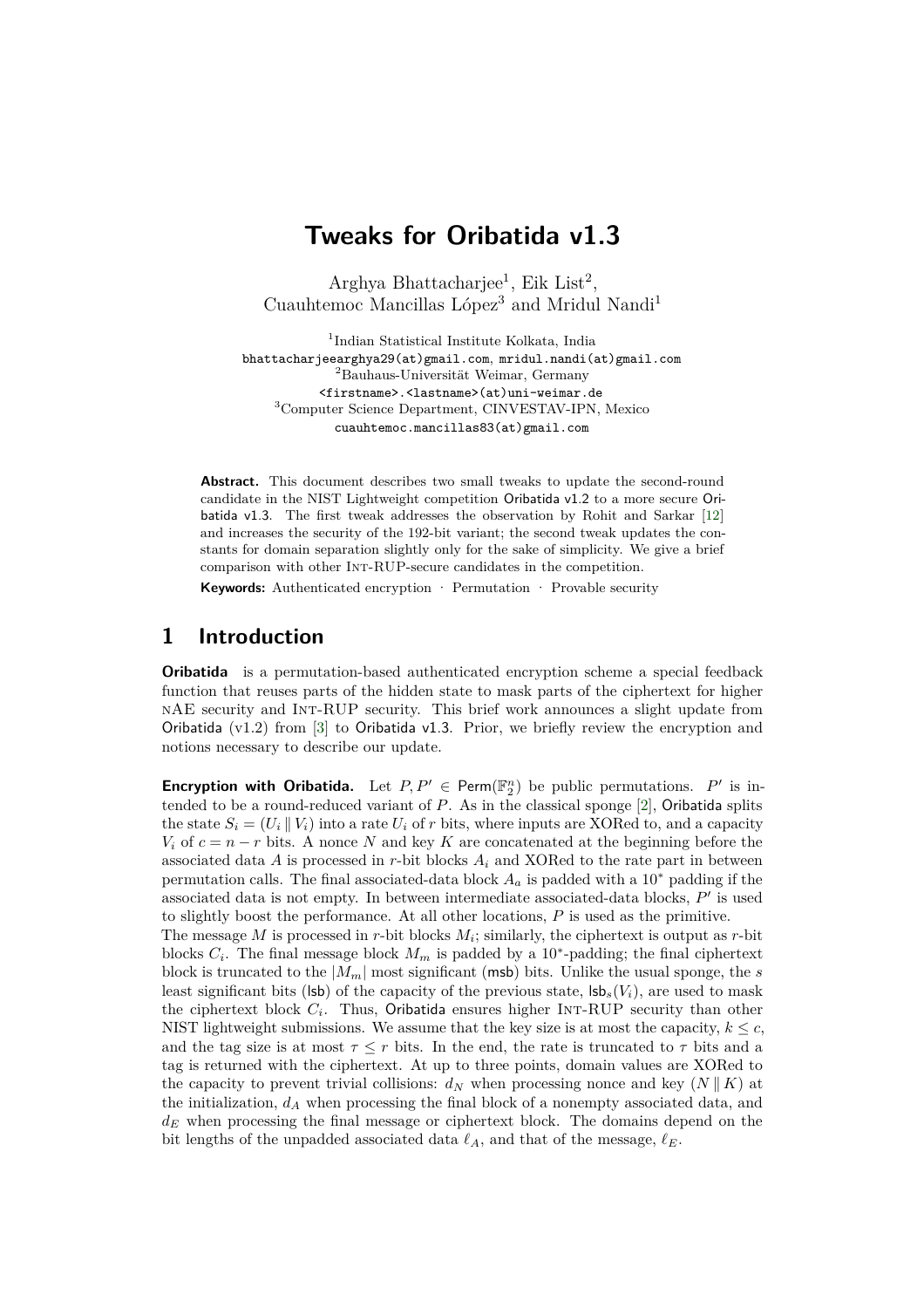

<span id="page-1-0"></span>Figure 1: Processing *a*-block associated data *A* and an *m*-block message *M* with Oribatida.



Figure 2: Tag generation of Oribatida.

**Security Notions.** The security notions are the standard nonce-based authenticated encryption (NAE) and integrity under release of unverified plaintext (INT-RUP) [1]. Since the primitive  $P$  is an unkeyed permutation, the security is evaluated in the idealpermutation model. Thus, distinguishers have encryption and decryption oracles to the ′ construction but also to a primitive oracle for *P* and *P* . We denote the resources of distinguishers by  $q_c$  construction queries of to  $\sigma$  blocks in total, and  $q_p$  primitive queries. We use  $q = q_c + q_p$ . The NIST requirements [\[9\]](#page-5-1) state that a construction should provide NAE security for up to  $2^{50}$  blocks encrypted under the same key and  $2^{112}$  (offline) operations.

#### **2 Updates to Oribatida v1.3**

Oribatida v1.3 differs from Oribatida v1.2 in two small aspects:

**Aspect (1): Tag Masking.** Oribatida v1.2 released the tag without masking. As a consequence, Rohit and Sarkar [\[12\]](#page-5-0) pointed out that an adversary could see the full rate and had to guess only the  $(n-\tau)$ -bit hidden part to be able to invert the encryption process. To succumb this attack, Oribatida v1.3 masks the tag such that the adversary can see  $\tau - s$ bits if  $s \leq \tau$ , which restores the complexity from  $q/2^{n-\tau}$  to  $q/2^{c+s}$ . Figure [2](#page-1-0) illustrates both tag-generation processes for comparison. The masking of the authentication tag is performed exactly as for ciphertext blocks, which streamlines this process.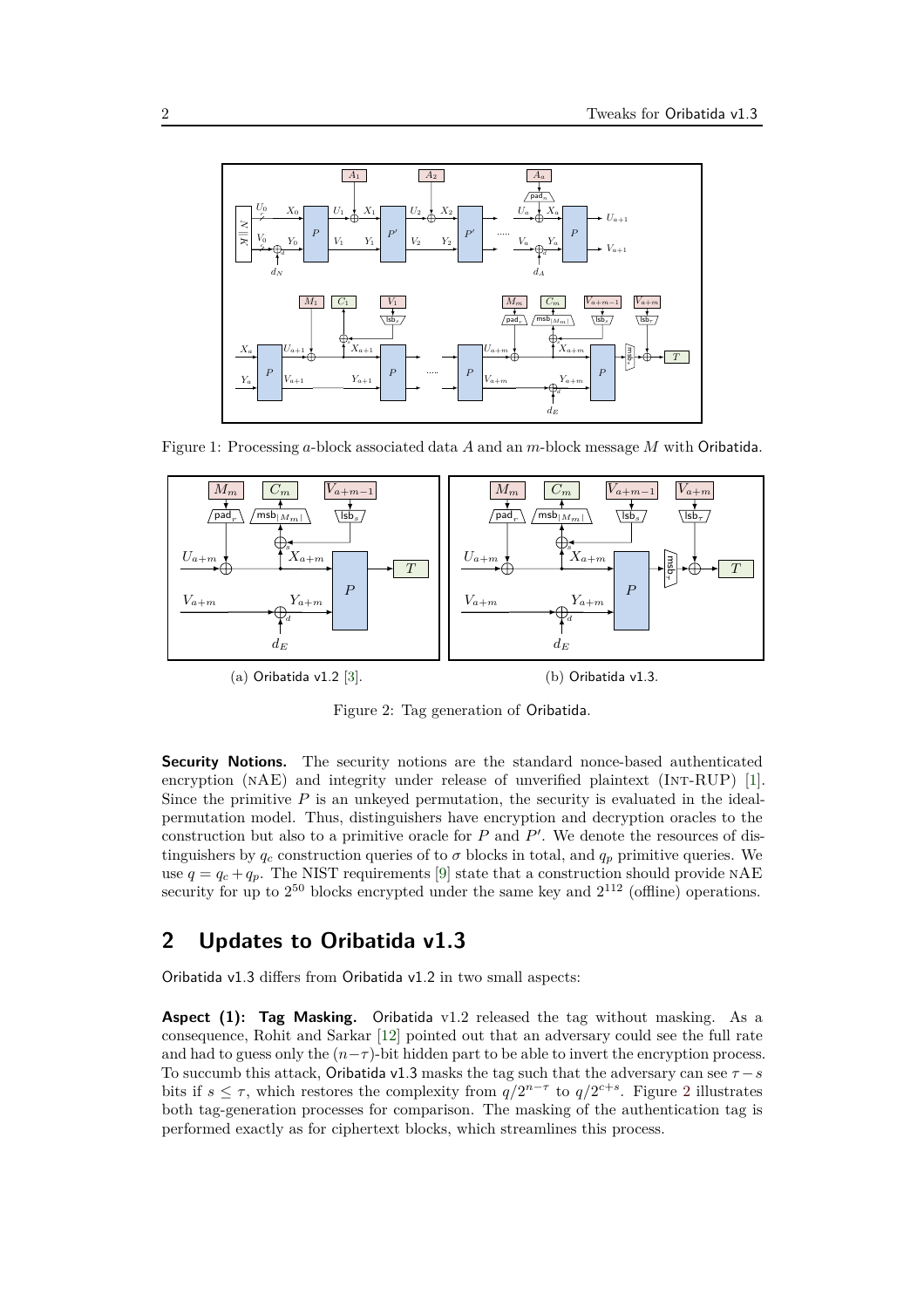```
Algorithm 1 Partial specifcation of Oribatida.
```

| 131: function GETDOMAINFORA $(\ell_A, \ell_E)$                                      |
|-------------------------------------------------------------------------------------|
| 132: if $\ell_A = 0$ then return $\langle 4 \rangle_n$                              |
| 133: if $\ell_E > 0 \wedge \ell_A \mod r = 0$ then return $\langle 4 \rangle_n$     |
| 134: if $\ell_E > 0 \wedge \ell_A \mod r \neq 0$ then return $\langle 6 \rangle_n$  |
| 135: if $\ell_E = 0 \wedge \ell_A \mod r = 0$ then return $\langle 12 \rangle_n$    |
| 136: if $\ell_E = 0 \wedge \ell_A \mod r \neq 0$ then return $\langle 14 \rangle_n$ |

<span id="page-2-1"></span>

Figure 3: Security of Oribatida using  $q_c = 2^{50}$ .

**Aspect (2): Domains.** For domain separation, Oribatida defines *d*-bit constants  $d_N$ ,  $d_A$ , and  $d_E$  that are XORed with the least significant byte of the state at three stages. Domain constants are encoded as 4-bit strings  $(t_3, t_2, t_1, t_0)$  that reflect inputs in the hardware API. Oribatida v1.3 updates the definition of the end-of-type ( $\mathbf{EOT}$ ) control bit  $t_2$ , and removes an unnecessary and confusing line from the algorithm of Oribatida v1.2. In the following, **EOTold** represents **EOT** in Oribatida v1.2, and **EOTnew** that in the updated defnition of **EOT** in Oribatida v1.3. Algorithm [1](#page-2-0) reproduces the relevant part of the specifcation of Oribatida v1.2 and highlights the removal of line no. 132 to Oribatida v1.3.

- **EOT**<sub>old</sub>:  $t_2$  is the **end-of-type** control bit. This bit is set to 1 iff the current data block is the fnal block of the same type, i.e., it is the last block of the message/associated data. Note that, if the associated data is empty, the nonce is treated as the final block of the associated data. So,  $t_2$  is set to 1. For all other cases,  $t_2$  is set to 0.
- **EOT**<sub>new</sub>:  $t_2$  is the **end-of-type** control bit. This bit is set to 1 if the current data block is the fnal block of the same type, i.e., it is the last block of the nonce/associated data/message. Note that, if both the associated data and the message are empty, the nonce is treated as the final block of the associated data, i.e.,  $t_2 = 0$  in this case.

**Relevance.** Aspect (1) is crucial from a security point of view. The security effect of the additional tag masking is illustrated in Figure [3](#page-2-1) for the maximum number of  $q_c = 2^{50}$ construction queries as in the NIST guidelines. One can observe that it salvages the nAE security of the 192-bit version of Oribatida v1.3. Note that the fgure cannot illustrate that many primitive (offline) queries to the permutation are in practice much easier to obtain than construction queries. Aspect (2) only simplifes the description.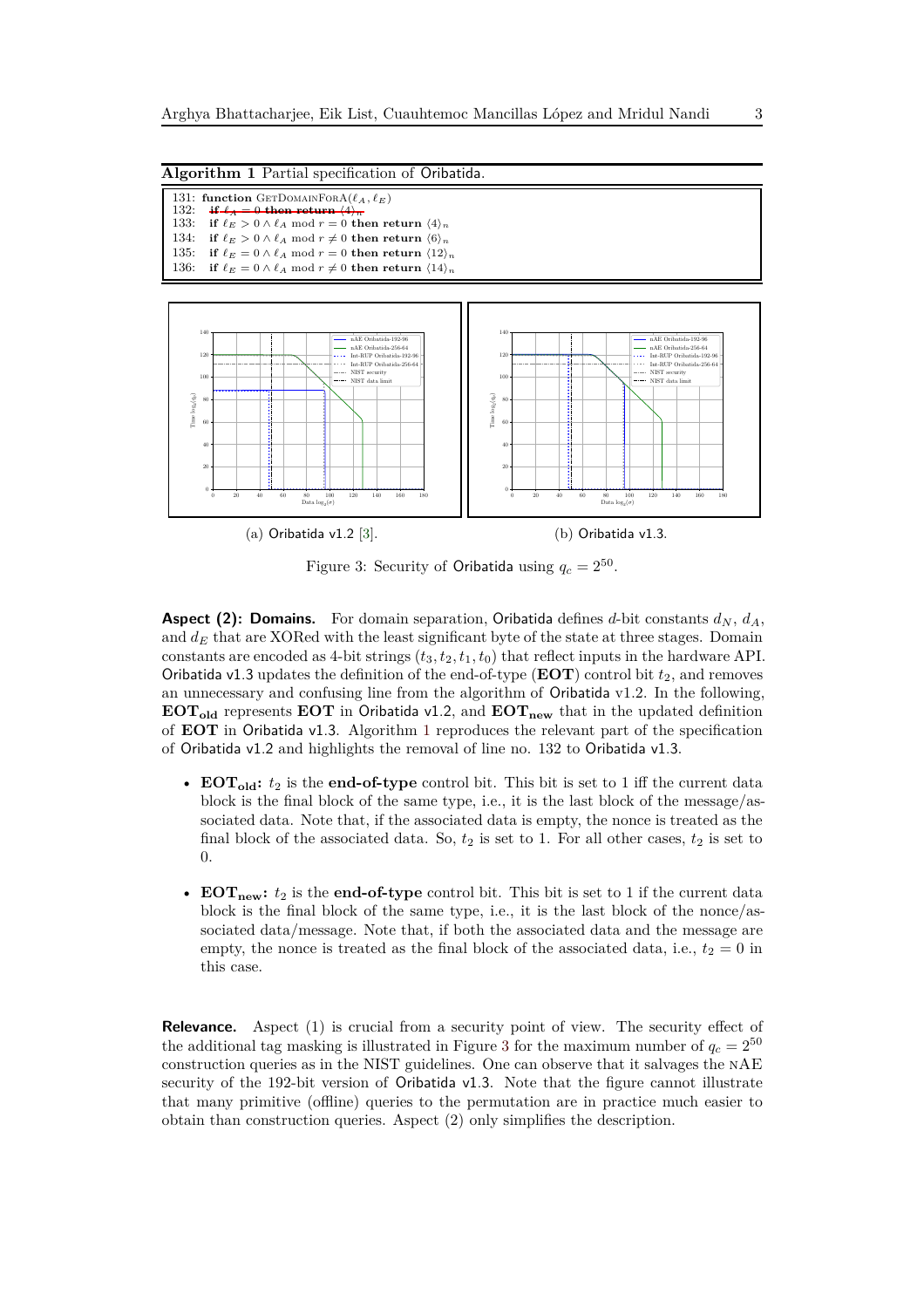<span id="page-3-0"></span>

| Table 1: Comparison of Oribatida with further INT-RUP-security claiming submissions             |
|-------------------------------------------------------------------------------------------------|
| to the NIST lightweight competition. $n/t = \text{block/tweak}$ length of the primitive, $m =$  |
| #message segments, sec. = security, IF = inverse-free, $\bullet/-$ = feature is present/absent. |

|                                    | Sizes (bits)      |                   |     |                  |  |     | Security |     | Features                 |              |           |
|------------------------------------|-------------------|-------------------|-----|------------------|--|-----|----------|-----|--------------------------|--------------|-----------|
| Construction                       |                   | K                 | ΙTΙ | $\boldsymbol{n}$ |  |     |          |     | t State Rate NAE INT-RUP | $1$ -pass IF |           |
| Oribatida-192 (v1.2) [3]           |                   | 64 128 96 192 0   |     |                  |  | 288 | 96       | 89  | 48                       |              |           |
| Oribatida-256 $(v1.2)$ [3]         |                   | 128 128 128 256 0 |     |                  |  | 320 | 128      | 121 | 64                       |              |           |
| Oribatida-192 $(v1.3)$ [This work] |                   | 64 128 96 192 0   |     |                  |  | 288 | 96       | 121 | 48                       |              |           |
| Oribatida-256 $(v1.3)$ [This work] | 128 128 128 256 0 |                   |     |                  |  | 320 | 128      | 121 | 64                       |              | $\bullet$ |
| ESTATE $[6]$                       |                   | 128 128 128 128 4 |     |                  |  | 260 | 64       | 64  | 64                       |              |           |
| LOCUS-AEAD [5]                     |                   | 128 128 64        |     | 64 4             |  | 324 | 32       | 64  | 64                       |              |           |
| LOTUS-AEAD [5]                     |                   | 128 128 64        |     | 64 4             |  | 384 | 32       | 64  | 64                       |              |           |

## **3 Comparison with Lightweight Int-RUP-secure Schemes**

Among the submissions to the NIST lightweight competition [\[9\]](#page-5-1), ESTATE [\[6\]](#page-5-2), LAEM [\[13\]](#page-5-4), LOTUS-AEAD, and LOCUS-AEAD [\[5\]](#page-5-3) claimed security in the Int-RUP model. Among these modes, ESTATE, LOTUS-AEAD and LOCUS-AEAD were elected into the second round. This section provides a brief comparison of our proposal to those. The individual properties are summarized in Table [1.](#page-3-0)

**Brief Description.** ESTATE follows SIV [11]: the associated data and message are authenticated using a variant of CBC-MAC with a tweakable block cipher before the tag is used as the initial vector of CBC-like encryption. The intermediate values are used as keystream and added to the message blocks. LOCUS-AEAD and LOTUS-AEAD employ a variant of PMAC [4] to process the associated data with the tweakable block cipher. For encryption, LOTUS-AEAD uses a variant of OTR [8], a two-round, two-branch Feistel structure to process the message in double blocks. LOCUS-AEAD employs an encryption similar to OCB [10] and EME/EME<sup>\*</sup> [7]. LOCUS-AEAD and LOTUS-AEAD employ a single pass over the message for encryption, but two calls to the primitive per message block. The intermediate values are summed to the associated-data hash and the fnal message block; the encrypted sum yields the tag.

**Efficiency.** Oribatida processes 96- or 128-bit message blocks per primitive call, whereas the size of the message processed in one primitive call is 64 bits for ESTATE and 32 for LOTUS-AEAD and LOCUS-AEAD. Thus, Oribatida offers higher throughput; moreover, the state size of Oribatida (288 and 320 bits, respectively) is smaller than those of LOTUS-AEAD (388 bits) and LOCUS-AEAD (324 bits). ESTATE has a state size of 260 bits; all three require to process the message with two calls to the primitive. LOCUS-AEAD requires the inverse operation of the underlying block cipher to be available for the decryption. In sum, Oribatida possesses a smaller state size than LOCUS-AEAD and LOTUS-AEAD, and higher nAE security, as well as a higher rate, compared to its Int-RUP-secure competitors.

**Security.** All three competitors are based on tweakable block ciphers, with INT-RUP claims limited to the birthday bound of the internal primitive. ESTATE inherits Int-RUP security until the birthday bound from SIV, which has been considered in [1, Sect. 6.2]. While LOCUS-AEAD and LOTUS-AEAD are similar to OCB and OTR but use intermediate checksums as in EME designs for the tag generation.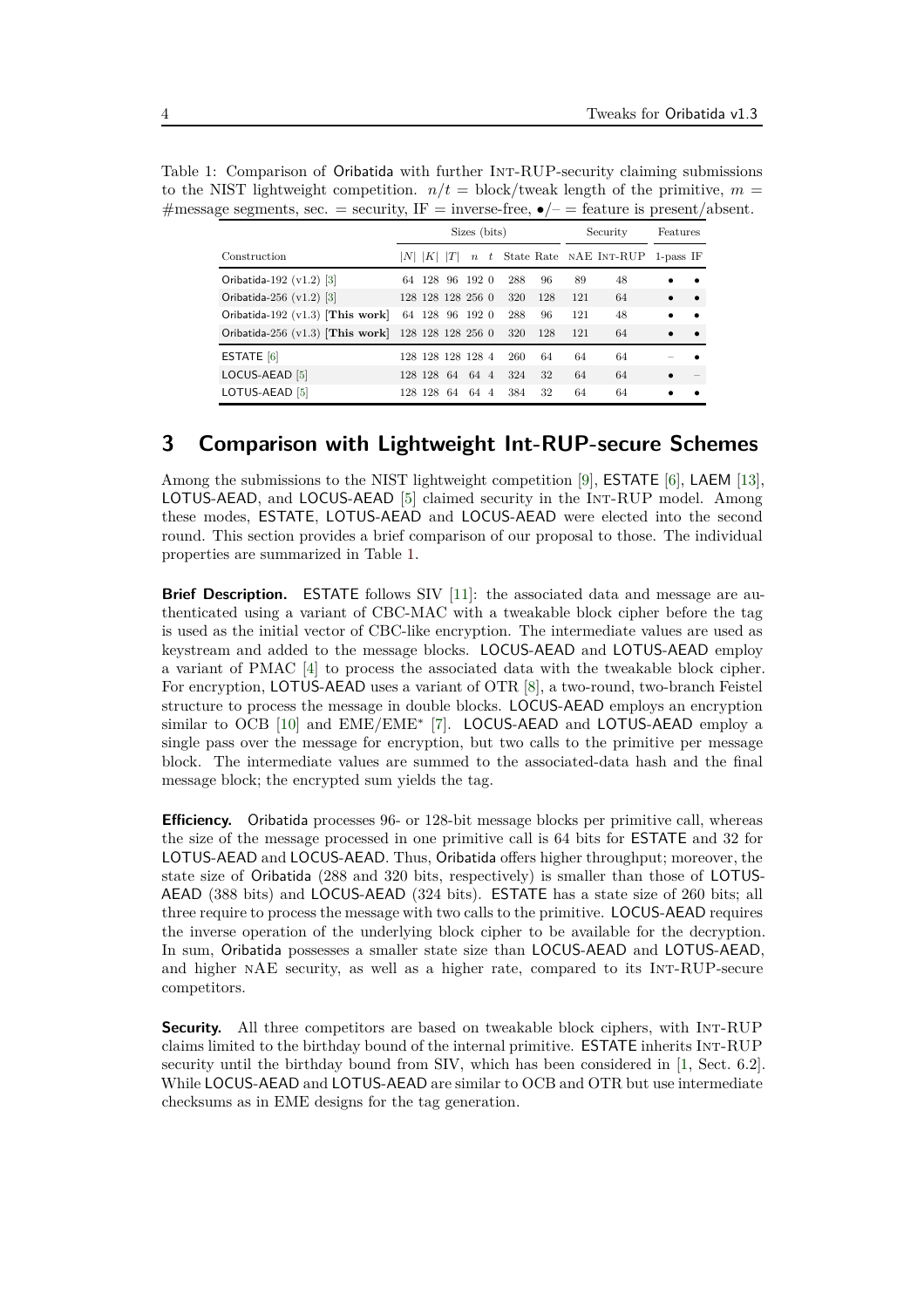# **4 Changelog**

For transparency, we provide a summary of the proposed tweaks to a potential Oribatida v1.3 and previous minor updates.

#### **Changes from Version v1.2 (2019-03-29) to v1.3:**

- **Tag Masking:** The tag was masked with parts of the previous capacity to address the observation [\[12\]](#page-5-0) for Oribatida-192.
- **Updated Domains:** We updated the domain values for simplicity.

#### **Changes from Version v1.1 (2019-03-29) to v1.2 (2019-09-27):**

- **Security Goals:** The goals have been clarifed further.
- **Security Bounds:** Bounds for nonce-based authenticated encryption and integrity under the release of unverifed plaintexts have been added.
- **Through the document:** Fixed typos (often ⊕*<sup>s</sup>* instead of ⊕) and reformulated a few sentences for easier readability. Added a short remark on the heuristic for the two-step permutation.

#### **Changes from Version v1.0 (2019-02-25) to v1.1 (2019-03-29):**

- **Specifcation:** The fgure and the algorithm of the key schedule in SimP have been corrected to match that of Simon.
- **Implementation:** The reference implementation of Oribatida has been corrected to use 26 key-update rounds for SimP-192 and 34 key-update rounds for SimP-256 per step. The previous implementation used two rounds per step less since Simon directly uses the master key as subkeys of the first two rounds.

# **References**

- [1] Elena Andreeva, Andrey Bogdanov, Atul Luykx, Bart Mennink, Nicky Mouha, and Kan Yasuda. How to Securely Release Unverifed Plaintext in Authenticated Encryption. In Palash Sarkar and Tetsu Iwata, editors, *ASIACRYPT I*, volume 8873 of *LNCS*, pages 105–125. Springer, 2014.
- <span id="page-4-1"></span>[2] Guido Bertoni, Joan Daemen, Michaël Peeters, and Gilles Van Assche. Sponge functions. In *ECRYPT hash workshop*, volume 2007. Citeseer, 2007.
- <span id="page-4-0"></span>[3] Arghya Bhattacharjee, Eik List, Cuauhtemoc Mancillas López, and Mridul Nandi. The Oribatida Family of Lightweight Authenticated Encryption Schemes Version v1.2. Technical report, Sep 27 2019. Second-round submission to the NIST Lightweight Cryptography Competition. [https://csrc.nist.gov/CSRC/media/](https://csrc.nist.gov/CSRC/media/Projects/lightweight-cryptography/documents/round-2/spec-doc-rnd2/oribatida-spec-round2.pdf) [Projects/lightweight-cryptography/documents/round-2/spec-doc-rnd2/](https://csrc.nist.gov/CSRC/media/Projects/lightweight-cryptography/documents/round-2/spec-doc-rnd2/oribatida-spec-round2.pdf) [oribatida-spec-round2.pdf](https://csrc.nist.gov/CSRC/media/Projects/lightweight-cryptography/documents/round-2/spec-doc-rnd2/oribatida-spec-round2.pdf).
- [4] John Black and Phillip Rogaway. A Block-Cipher Mode of Operation for Parallelizable Message Authentication. In Lars R. Knudsen, editor, *EUROCRYPT*, volume 2332 of *LNCS*, pages 384–397. Springer, 2002.